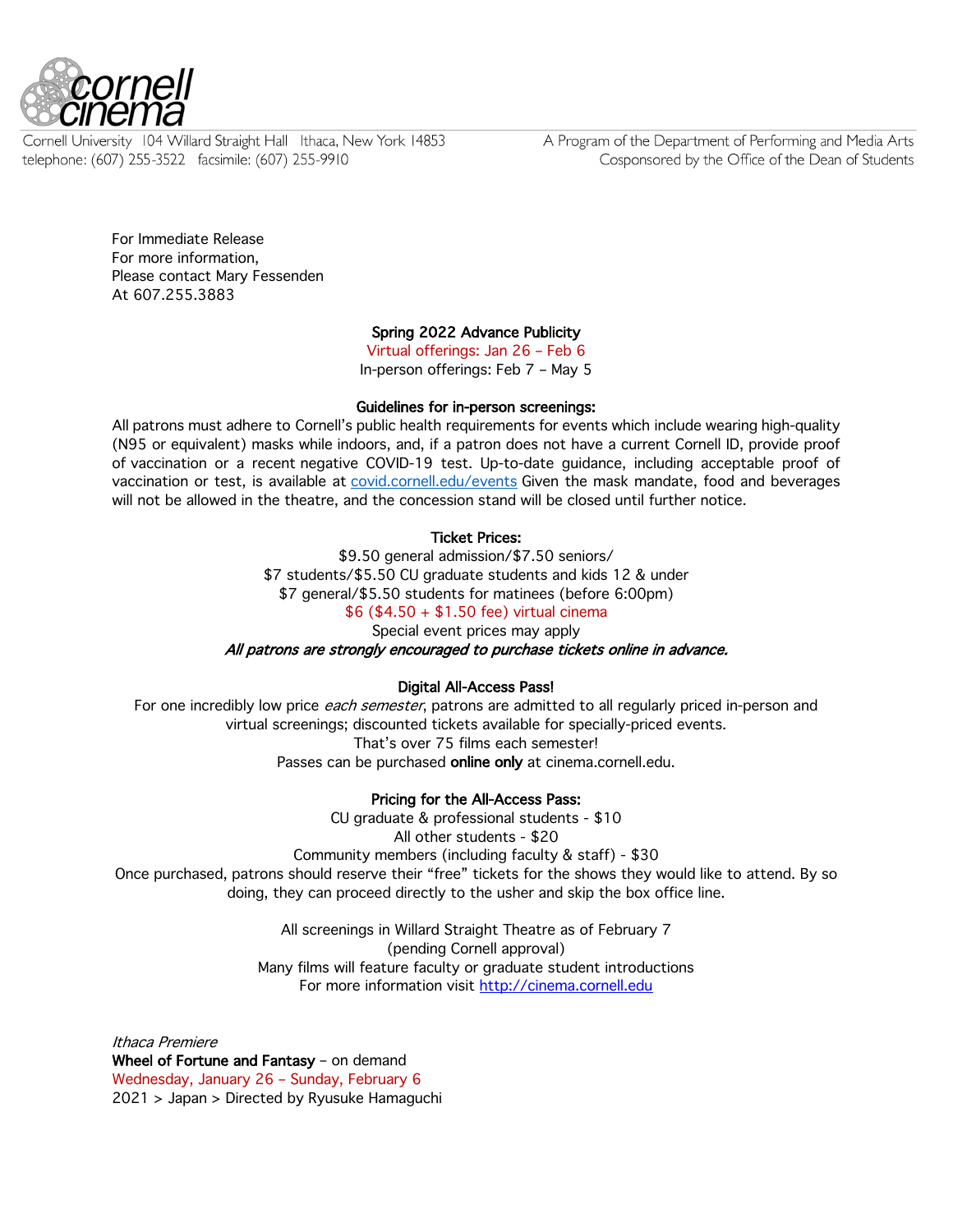With Kotone Furukawa, Ayumu Nakajima, Hyunri

Hamaguchi (Drive My Car) spins three tales of chance meetings and the mysteries of desire in a film which is "Elegant and amusing, with a delicacy of touch and real imaginative warmth." (The Guardian) Subtitled. More at https://www.filmmovement.com/wheel-of-fortune-and-fantasy 2 hrs 1 min

#### Ithaca Premiere

The Olive Trees of Justice - on demand - w/pre-recorded intro by Richard Herskowitz Wednesday, January 26 – Sunday, February 6

1962 > France > Directed by James Blue

With Pierre Prothon, Jean Pélégri, Marie Decaître

Influential American documentarian James Blue's only narrative feature, drawn from Jean Jean Pélégri's autobiographical novel, was shot in Algiers during the Algerian War. The story unfolds as Jean returns home to visit his dying father and recalls his childhood. "His memories of boyhood on his father's farm are told in flashbacks with a lush serenity that contrasts to the teeming, tank-filled streets of contemporary Algiers." (Kino Lorber) The film was the inaugural winner of the Critics Prize at Cannes (1962) and was recently restored. Subtitled. With a pre-recorded intro by Richard Herskowitz, former Cornell Cinema director, who works on the James Blue Project and was involved with the film's restoration. More at https://www.kinolorber.com/film/the-olive-trees-of-justice 1 hr 21 min

#### Flowers of Shanghai – on demand

Wednesday, January 26 – Sunday, February 6

1998 > Taiwan > Directed by Hou Hsiao-hsien

With Tony Leung, Michiko Hada, Carina Lau

Set in the world of 19th century courtesans, Flowers of Shanghai boasts a cast of Taiwanese stars and a remarkable long-take style that gives the impression of suspended time. Shown in a new restoration. Subtitled. More at https://www.janusfilms.com/films/2006 1 hr 53 min

#### La Strada – on demand

Wednesday, January 26 – Sunday, February 6

1954 > Italy > Directed by Federico Fellini

With Giulietta Masina, Anthony Quinn

Fellini's second solo film chronicles the fairy tale road story of Zampano (Quinn), the loutish strong man with ultimately only one pathetic trick, and Gelsomina (Masina), the dim-witted innocent whom he buys to play his clown and exploits at every opportunity. Winner of the Oscar for Best Foreign Film. Shown in a recent restoration. More at https://www.janusfilms.com/films/1020 1 hr 47 min

#### Ithaca Premiere

#### L. Cohen

Monday, February 7 5:30 2018 > USA > Directed by James Benning

"In Benning's L. Cohen, we're witness of how the sunset unravels in an Oregon farm field landscape (something that brings to mind Tacita Dean's Banewl, and her take on an eclipse event in a dairy farm). After 30 or more minutes of footage, a song by Leonard Cohen plays for a while. Nothing else happens, at least at first sight. But in the background, after a first look, the landscape reveals itself: its noises, the desolation, and the movement of civilization behind it. Leonard Cohen's song could be seen as a tribute, or as a fitting accompanying piece to the film, either way it adds to the melancholy, and it's a reward for the patient spectator. This poetry of landscapes, the unraveling of the uneventful has made James Benning one of the most daring experimental filmmakers of his time." (desistfilm.com) 45 min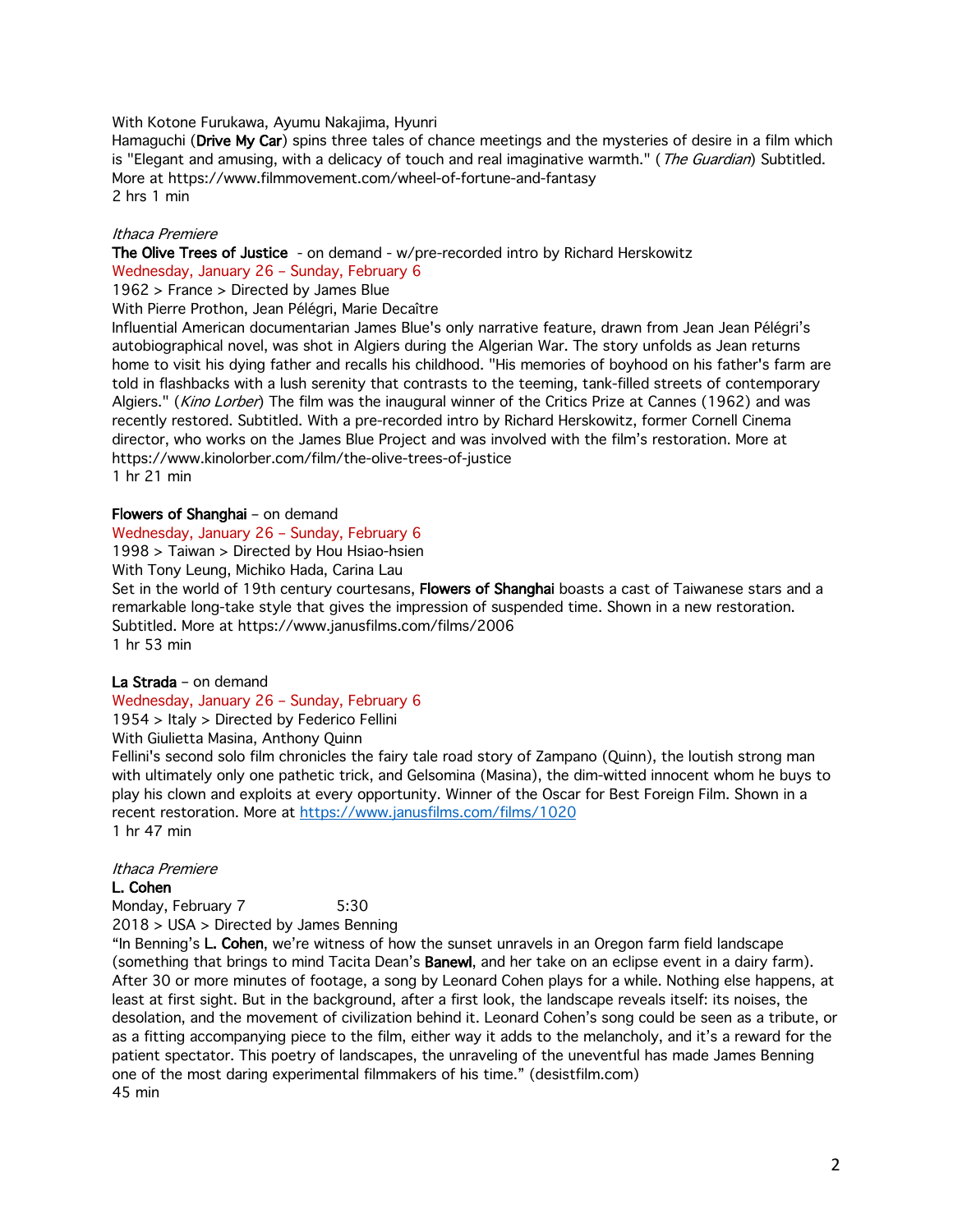# The White Sheik

Monday, February 7 7:00 1952 > Italy > Directed by Federico Fellini With Alberto Sordi, Brunella Bovo, Leopoldo Trieste, Giulietta Masina Federico Fellini drew upon his background as a cartoonist for his first solo feature, a charming comic fable about the lure of fantasy and the pitfalls of temptation. In Rome for her honeymoon, a wide-eyed newlywed sneaks away from her straitlaced groom and goes in search of the White Sheik, the dashing hero of a photographed comic strip of which she is enamored - but soon discovers that her romantic ideal may be only an illusion. Shown in a new restoration. Subtitled. More at http://www.rialtopictures.com/catalogue/the-white-sheik 1 hr 26 min

# Sweetgrass w/intro by Patty Keller (Comp Lit/Romance Studies)

Tuesday, February 8 5:15

2010 > France/UK/USA > Directed by Lucien Castaing-Taylor and Ilisa Barbash An unsentimental elegy to the American West, Sweetgrass follows the last modern-day cowboys to lead their flocks of sheep up into Montana's breathtaking and often dangerous Absaroka-Beartooth mountains for summer pasture. This astonishingly beautiful yet unsparing film reveals a world in which nature and culture, animals and humans, vulnerability and violence are all intimately meshed. Shown in a new restoration. More at http://grasshopperfilm.com/film/sweetgrass/ 1 hr 41 min

### The Third Man

Tuesday, February 8 7:45 Wednesday, February 9 9:00

1949 > UK > Directed by Carol Reed

With Orson Welles, Joseph Cotten, Trevor Howard

The most famous collaboration between writer Graham Greene and director Carol Reed, The Third Man is a suspenseful, arty noir thriller set in post-WWII Vienna featuring performances by Joseph Cotten as the innocent American caught up in strange foreign intrigues and Orson Welles as his corrupt friend, the dastardly, yet charismatic Harry Lime. More at http://www.rialtopictures.com/catalogue/the-third-man 1 hr 33 min

### Ithaca Premiere

#### Early Shorts by Alain Resnais

Wednesday, February 9 5:15

1948-1956 > France > Directed by Alain Renais

Four short films by acclaimed French filmmaker Alain Resnais, recently restored, including his insightful, poetic documentary about the National Library of France, All the World's Memory (1956). Other shorts include: Guernica (1949), about Picasso's masterpiece and its context; Paul Gauguin (1949), which uses the artist's own writing to trace his creative journey; and Van Gogh (1948), Resnais' Oscar-winning short, which uses only Van Gogh's paintings as visuals for an overview of his life and work. Subtitled. More at https://www.icarusfilms.com

1 hr 6 min

#### Je t'aime, je t'aime

Wednesday, February 9 7:00

1968 > France > Directed by Alain Resnais

With Claude Rich, Olga Georges-Picot, Anouk Ferjac

After attempting suicide, Claude Ridder is recruited for a time travel experiment, but, when the machine goes haywire, he becomes trapped, hurtling through his memories. "A puzzle movie with pieces deliberately withheld, Je t'aime je t'aime is less a problem to be solved than an experience to sink into, as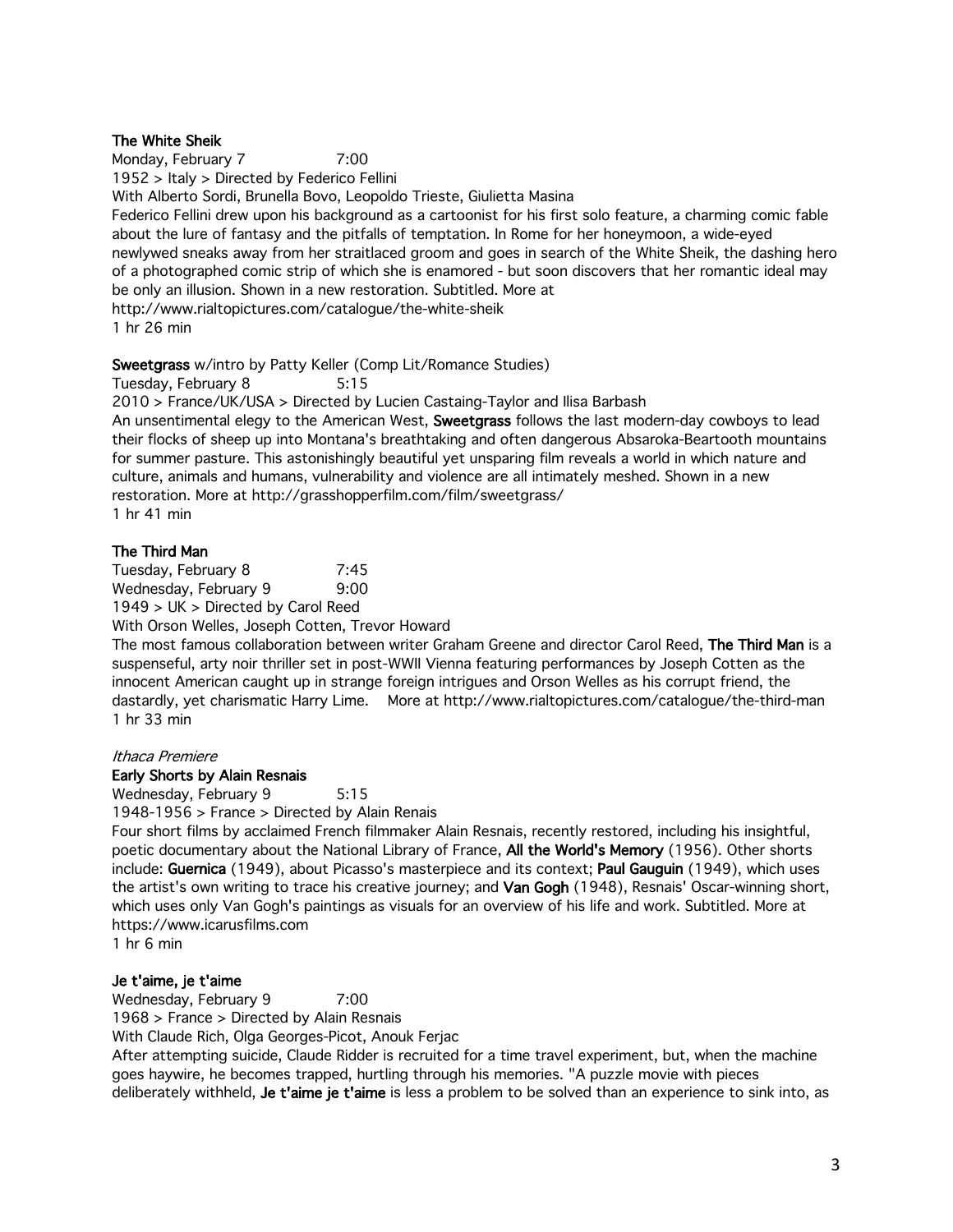Ridder fatally luxuriates in a time machine that's both womb and tomb." (Sight & Sound) Shown in a new 35mm print. Subtitled. More at thefilmdesk.com/jetaimejetaime 1 hr 31 min

# Il Bidone (The Swindle)

Thursday, February 10 7:00 Sunday, February 13 4:30 1955 > Italy > Directed by Federico Fellini With Broderick Crawford, Richard Basehart, Giulietta Masina, Franco Fabrizi Made in 1955, after La Strada and before Nights of Cabiria, a part of what Fellini called his "trilogy of

solitude," Il Bidone is an absorbing study of small-time, fun loving con-artists who fleece innocents by dressing as members of the church. Subtitled. More at https://www.janusfilms.com/films/1637 1 hr 53 min

### Perfect Blue

Thursday, February 10 9:25 Saturday, February 12 9:20 1999 > Japan > Directed by Satoshi Kon

An animated Japanese psychological thriller about a pop star whose transition to television actress irks one of her less-stable fans into stalking her. Subtitled. More at gkids.com/films/perfect-blue 1 hr 20 min

# Ithaca Premiere

#### Satoshi Kon: The Illusionist

Friday, February 11 7:00

2021 > France/Japan > Directed by Pascal-Alex Vincent

The mangaka and anime filmmaker Satoshi Kon died suddenly in 2010, at the age of 46. He left behind a short and unfinished body of work, which is nevertheless among the most widely distributed and influential in the history of contemporary Japanese culture. Ten years after his death, his family and collaborators finally speak out about his work, while his heirs in Japan, France and Hollywood look back on his artistic legacy. Subtitled. More at carlottafilms.com/films/satoshi-kon-lillusionniste 1 hr 21 min

#### The French Dispatch

Friday, February 11 9:00 Saturday, February 12 4:30 Sunday, February 13 7:00 2021 > USA > Directed by Wes Anderson With Benicio Del Toro, Adrien Brody, Tilda Swinton, Bill Murray The latest from legendary director Wes Anderson. The French Dispatch follows an American newspaper's bureau in France. When the paper's editor dies suddenly, the other workers must find three of the paper's best stories to re-print for his farewell issue. Told in a series of short stories, The French Dispatch is a charming love-letter to the journalistic spirit. More at

https://www.searchlightpictures.com/thefrenchdispatch/ 1 hr 47 min

#### Encanto

Saturday, February 12 7:00 Saturday, February 26 7:00 Sunday, February 27 4:30 2021 > USA > Directed by Jared Bush, Byron Howard, Charise Castro Smith With Stephanie Beatriz, María Cecilia Botero, John Leguizamo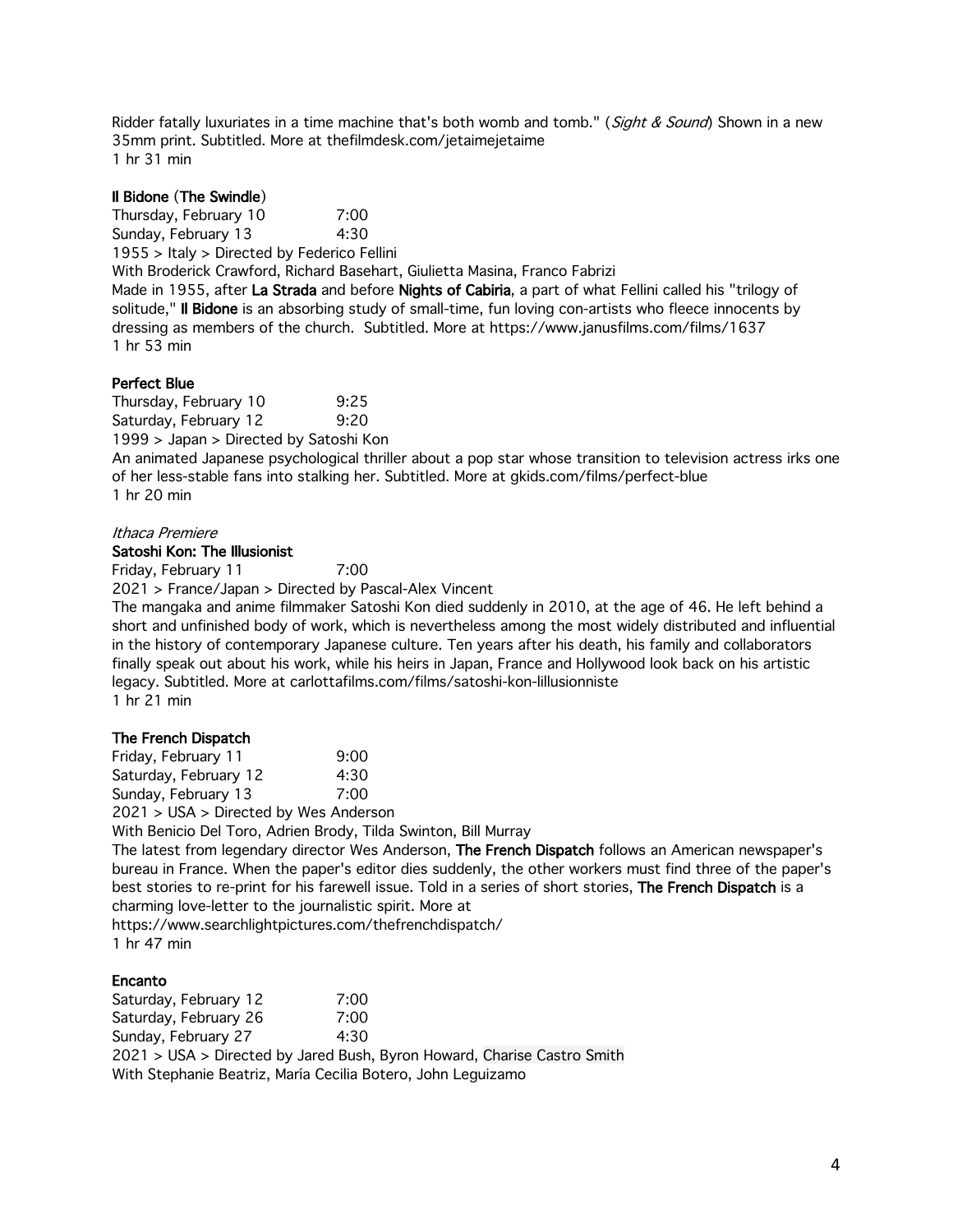The Madrigals are a magical family living in Colombia. Each member has been blessed with a magical power that they use to help their community thrive. Each member, that is, except for the extra-ordinary Mirabel. Now, as the family's powers begin to falter and fade, it is up to her to solve the mystery of what is happening. With original music by Lin Manuel Miranda. Recommended for ages 6+. More at https://movies.disney.com/encanto 1 hr 39 min

Ratcatcher w/intro by Patty Keller (Comp Lit/Romance Studies) Tuesday, February 15 5:15 2000 > UK > Directed by Lynne Ramsay With William Eadie, Tommy Flanagan The brilliant debut of Scottish filmmaker Lynne Ramsay follows a young boy from the Glasgow slums during a few weeks in the 1970s. "A gorgeous blend of beauty and squalor, packed with imagery that will play over and over in your head for weeks." (NY Times) Shown in a new digital restoration. More at https://www.janusfilms.com/films/2038 1 hr 34 min

# The Story of a Three Day Pass

Wednesday, February 16 7:00 1967 > France > Directed by Melvin Van Peebles With Harry Baird, Nicole Berger, Pierre Doris, Christian Marin Unable to break into a segregated Hollywood, pioneering Black director Melvin Van Peebles, who passed away last Fall, decamped to France in the late 60s, where he produced his edgy feature debut. On a threeday leave, an African American soldier stationed in France heads to Paris and a whirlwind romance with a white woman. Shown in a new digital restoration. Subtitled. More at https://www.janusfilms.com/films/2025 1 hr 26 min

#### Ithaca Premiere

#### Lingui, the Sacred Bonds

Thursday, February 17 7:00 Sunday, February 20 7:15 2021 > Chad > Directed by Mahamat-Saleh Haroun With Achouackh Abakar, Rihane Khalil Alio

Amina, a single mother and practicing Muslim, lives with her 15-year-old daughter, Maria. When Amina learns Maria is pregnant and wants to abort the child, they face an impossible situation in a country where abortion is legally and morally condemned. "A blistering attack on patriarchy and a warm reaffirmation of 'the sacred bonds' (the meaning of the film's title) among women, it's a bracing work... etched in fully felt performances and beautifully hued compositions." (Justin Chang, LA Times) Subtitled. More at https://mubi.com/films/lingui 1 hr 27 min

# Millennium Actress

Thursday, February 17 9:15 w/intro by Andrew Campana (Asian Studies) 2001 > Japan > Directed by Satoshi Kon

With Miyoko Shôji, Shôzô Îzuka, Masaya Onosaka, Mami Koyama

This modern classic of the anime genre follows two documentary filmmakers (Shôzô Îzuka & Masaya Onosaka) as they interview an aging actress (Miyoko Shôji). As she tells them of her life and work in wartime Japan, the documentarians are transported with her into her tale of success, grief, and a search for a figure from her past. Shown in a new digital restoration. Subtitled. More at

https://www.elevenarts.net/titles/millennium-actress

1 hr 27 min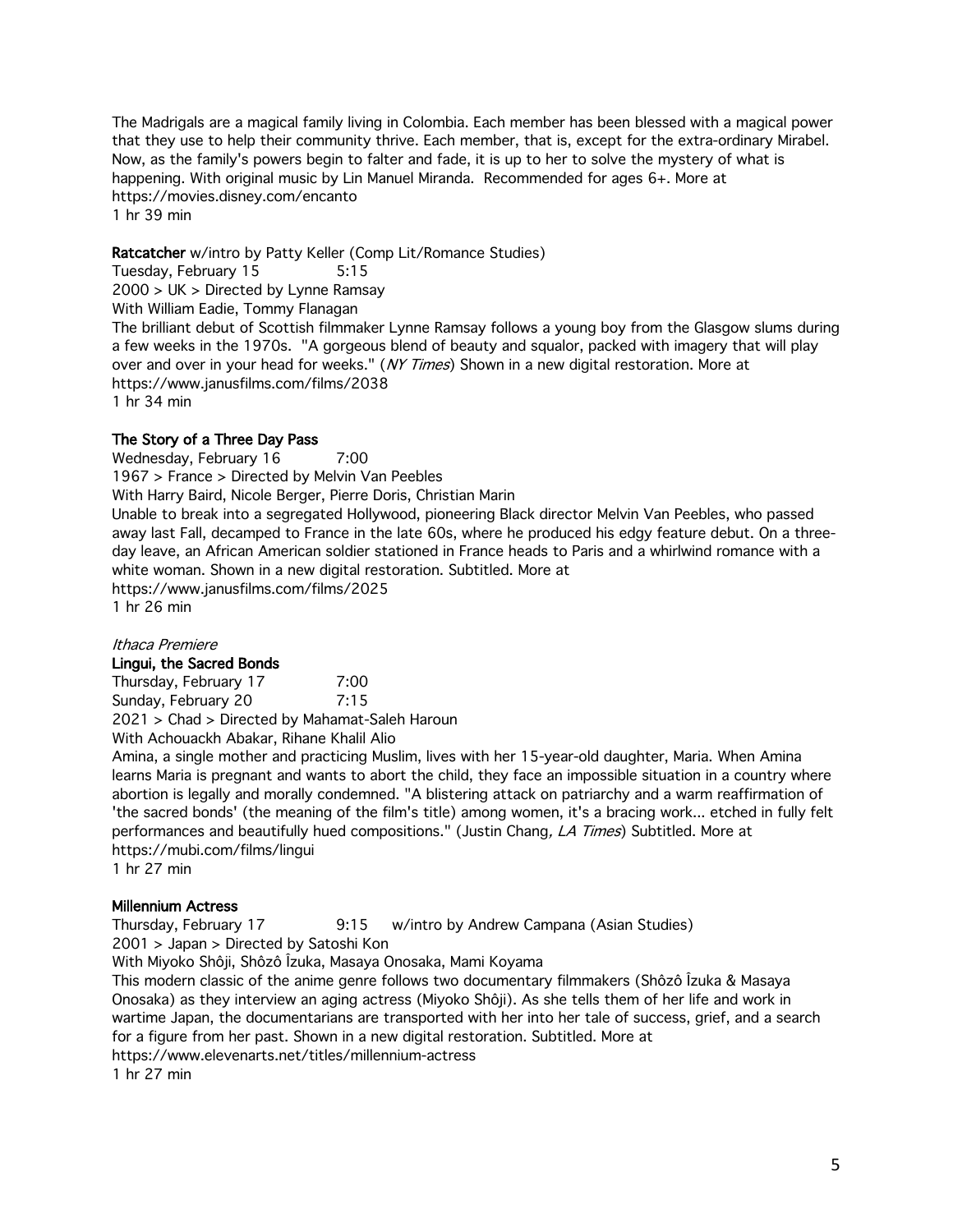#### The Power of the Dog

| Friday, February 18 | 6:45 |
|---------------------|------|
| Sunday, February 20 | 4:30 |

2021 > UK/Canada/Australia/New Zealand > Directed by Jane Campion

With Benedict Cumberbatch, Kirsten Dunst, Kodi Smit-McPhee, Jesse Plemons

Campion's superbly crafted adaptation of Thomas Savage's 1967 novel is a gothic thriller wrapped in a Western. The story of two brothers - one charismatic and cruel, the other shy and gentle - who live together on a Montana ranch in the 1920s, whose already strained relationship is further tested when George, the gentleman, brings home a bride along with her teenage son. "The Power of the Dog builds tremendous force, gaining its momentum through the harmonious discord of its performances, the nervous rhythms of Jonny Greenwood's score and the grandeur of its visuals." (NY Times) 2 hrs 5 min

#### Dune (2021)

Friday, February 18 9:25 Saturday, February 19 3:45 Saturday, February 19 9:15 2021 > USA > Directed by Denis Villeneuve

With Timothée Chalamet, Rebecca Ferguson, Zendaya

"An absorbing, awe-inspiringly huge adaptation of (half of) Frank Herbert's novel that will wow existing acolytes, and get newcomers hooked on its Spice-fueled visions." (*Empire*) Timothée Chalamet plays a princeling, sent to a desert planet riddled with sandworms to harvest psychotropic drugs from its surface, unintentionally kicking off a holy war between the oppressed native population and the colonialist space empire. Ostensibly a first course, but there's enough to chew on to make **Dune** a full meal on its own. More at warnerbros.com/movies/dune 2 hrs 35 min

#### Out of the Past

Saturday, February 19 7:00 1947 > USA > Directed by Jacques Tourneur With Robert Mitchum, Kirk Douglas, Jane Greer In this definitive film noir, classic tough guys Robert Mitchum and Kirk Douglas square off in a game of intrigue, duplicity, and lots o'viciousness. Mitchum's ex-girlfriend Jane Greer is the amoral seductress- every pulp fiction needs at least one--who manipulates them both. Shown in a 35mm film print. 1 hr 37 min

#### Ithaca Premiere

# The Village Detective

Tuesday, February 22 7:00 Sunday, February 27 7:00 2021 > USA > Directed by Bill Morrison With Mihail Zarov

In July 2016, four reels of Derevensky Detektiv, a 1969 Russian film starring the Soviet-era character actor Mikhail Zharov (1899-1981), were found in a fisherman's net trawling the bottom of the Atlantic Ocean, 20 miles off the Icelandic coast. The recovered footage is combined with original music by David Lang and interwoven with interviews and clips from Zharov's lengthy filmography to form a song cycle, reflecting how life, history, and art intersect and endure on celluloid. Subtitled. More at kinolorber.com/film/view/id/4972 1 hr 21 min

Don't Look Up Tuesday, February 22 8:45 2021 > USA > Directed by Adam McKay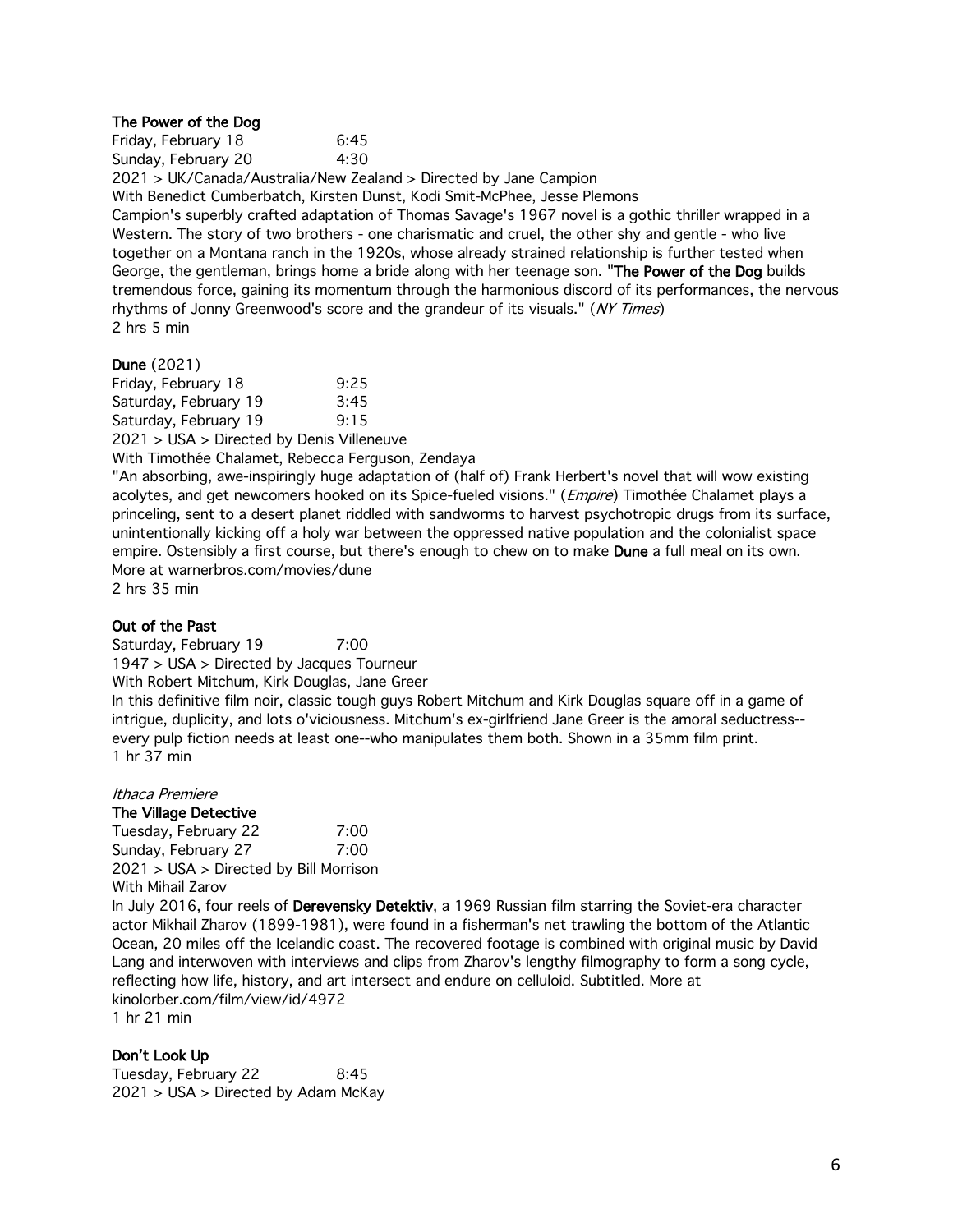With Leonardo DiCaprio, Jennifer Lawrence, Meryl Streep, Jonah Hill

Adam (The Big Short) McKay's star-studded satire, a metaphor for the climate crisis, makes you laugh then cry, as an astronomy grad student and her professor try to warn the world that a huge comet is on a direct collision course with the Earth, only to discover that nobody can be bothered to do anything about it. "Don't Look Up might be the funniest movie of 2021. It's the most depressing too, and that odd combination makes for a one-of-a-kind experience." (San Francisco Chronicle) Cosponsored with the Dept of Science & Technology Studies.

2 hr 18 mins

#### Ithaca Premiere

The Two Sights w/filmmaker Josh Bonnetta in person

Wednesday, February 23 7:00

2020 > Canada/USA > Directed by Joshua Bonnetta

The Two Sights (An Dà Shealladh) explores the disappearing tradition of second sight in the Outer Hebrides of Scotland. As we listen to locals' accounts of haunting experiences - phantom horses, ghost voices and other supernatural phenomena - filmmaker Joshua Bonnetta connects their testimonies with striking 16mm images and a carefully curated sonic montage of the physical and aural environment of these enchanted islands, creating an ethnographic marvel that thrills the eyes and ears and invites us into the extra-sensory beyond. Subtitled. More at cinemaguild.com/theatrical/thetwosights.html 1 hr 30 min

### Slalom

Wednesday, February 23 9:30 Friday, February 25 9:20 2020 > France > Directed by Charlene Favier

With Noee Abita, Jeremie Renier

This riveting, Cannes-selected #MeToo drama from filmmaker Charlene Favier follows the relationship between a teenage ski prodigy and her predatory instructor, played by frequent Dardenne brothers collaborator Jeremie Renier. "... a delicate, authentic look at the complicated ways in which abuse works." (Bilge Ebiri, Vulture) Subtitled. More at https://www.kinolorber.com/film/slalom 1 hr 32 min

# Shang-Chi and the Legend of the Ten Rings

Thursday, February 24 7:00 Open to CU students only FREE

2021 > USA > Directed by Destin Daniel Cretton

With Simu Liu, Awkwafina, Tony Chiu-Wai Leung, Meng'er Zhang

Martial arts master Shang-Chi lives a quiet life in California, safely outside the influence of his past and of his father, Xu Wenwu, the powerful commander of an ancient league of evil assassins. This illusion of safety comes crashing down, though, as his father's organization arrives in town. Now Shang-Chi finds himself involved in a plot that could mean the end of the world. Sponsored by the Welcome Weekend Committee. More at https://www.marvel.com/movies/shang-chi-and-the-legend-of-the-ten-rings 2 hrs 14 min

# Us

Thursday, February 24 10:00 Open to CU students only FREE

2019 > USA > Directed by Jordan Peele

With Lupita Nyong'o, Elisabeth Moss, Winston Duke

Peele's follow-up to Get Out is "a brilliant home-invasion thriller laced with cultural reference points stretching back to the late '80s, and a smorgasbord of first-rate visceral cinematic scares." (*IndieWire*) Sponsored by the Welcome Weekend Committee. 1 hr 56 min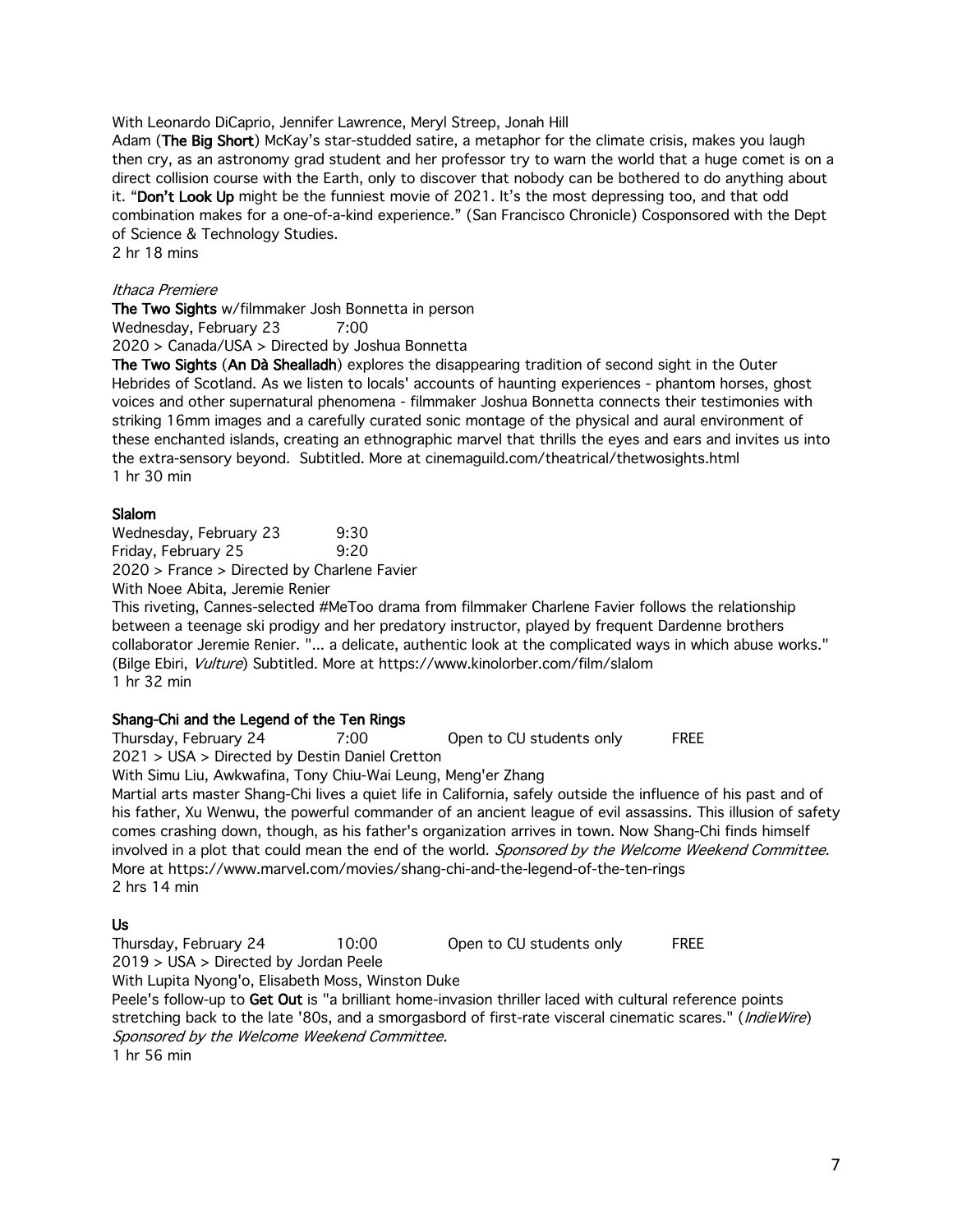#### Encanto

Saturday, February 26 7:00 Sunday, February 27 4:30

2021 > USA > Directed by Jared Bush, Byron Howard, Charise Castro Smith With Stephanie Beatriz, María Cecilia Botero, John Leguizamo

The Madrigals are a magical family living in Columbia. Each member has been blessed with a magical power that they use to help their community thrive. Each member, that is, except for the extra-ordinary Mirabel. Now, as the family's powers begin to falter and fade, it is up to her to solve the mystery of what is happening. With original music by Lin Manuel Miranda. Recommended for ages 6+. More at https://movies.disney.com/encanto

1 hr 39 min

Ithaca Premiere

#### Azor

Friday, February 25 7:00 Saturday, February 26 9:15 2021 > Switzerland/France/Argentina > Directed by Andreas Fontana With Fabrizio Rongione. Stephanie Cleau, Elli Medeiros Argentina 1980. The "dirty war"; the military junta and the disappearances. Amid this tense atmosphere, a Swiss private banker arrives to replace his partner, who has disappeared overnight. Discretion is everything as he and his wife navigate the high-finance world of Argentina's ultra-elites, seeking answers when questions can't be asked. The film offers new insight into the true meaning of the notorious Swiss bank account. Subtitled. More at https://www.alinafilm.com/azor-eng 1 hr 50 min

### **Atlantics**

Wednesday, March 2 7:00 2019 > Senegal > Directed by Mati Diop With Mama Sane, Amadou Mbow, Ibrahima Traore In a suburb of Dakar, workers on the construction site of a futuristic tower, without pay for months, decide to leave for Portugal in search of a better future. Among them is Souleiman, the lover of Ada. Though the men's small ship has disappeared at sea, Souleiman has recently been spotted in Dakar, upsetting the lives of the women who were left behind. Subtitled. More at netflix.com/title/81082007 1 hr 44 min

#### Ithaca Premiere

Uppercase Print Thursday, March 3 7:00 Sunday, March 6 4:30 2020 > Romania > Directed by Radu Jude With Serban Lazarovici

"In this blend of documentary and drama, the oppressive investigation of a high-school student in Romania, in 1981, for anti-authoritarian graffiti is the subject of a stage production intercut with an astounding, extended set of archival television clips that reveal the surprisingly alluring shams on which the Communist dictatorship depended." (Richard Brody, The New Yorker) Subtitled. More at https://www.bigworldpictures.org/films/uppercaseprint/index.html 2 hrs 8 min

#### Oscar Shorts: Animation

| Thursday, March 3 | 9:45 |
|-------------------|------|
| Friday, March 4   | 9:30 |
| Saturday, March 5 | 7:00 |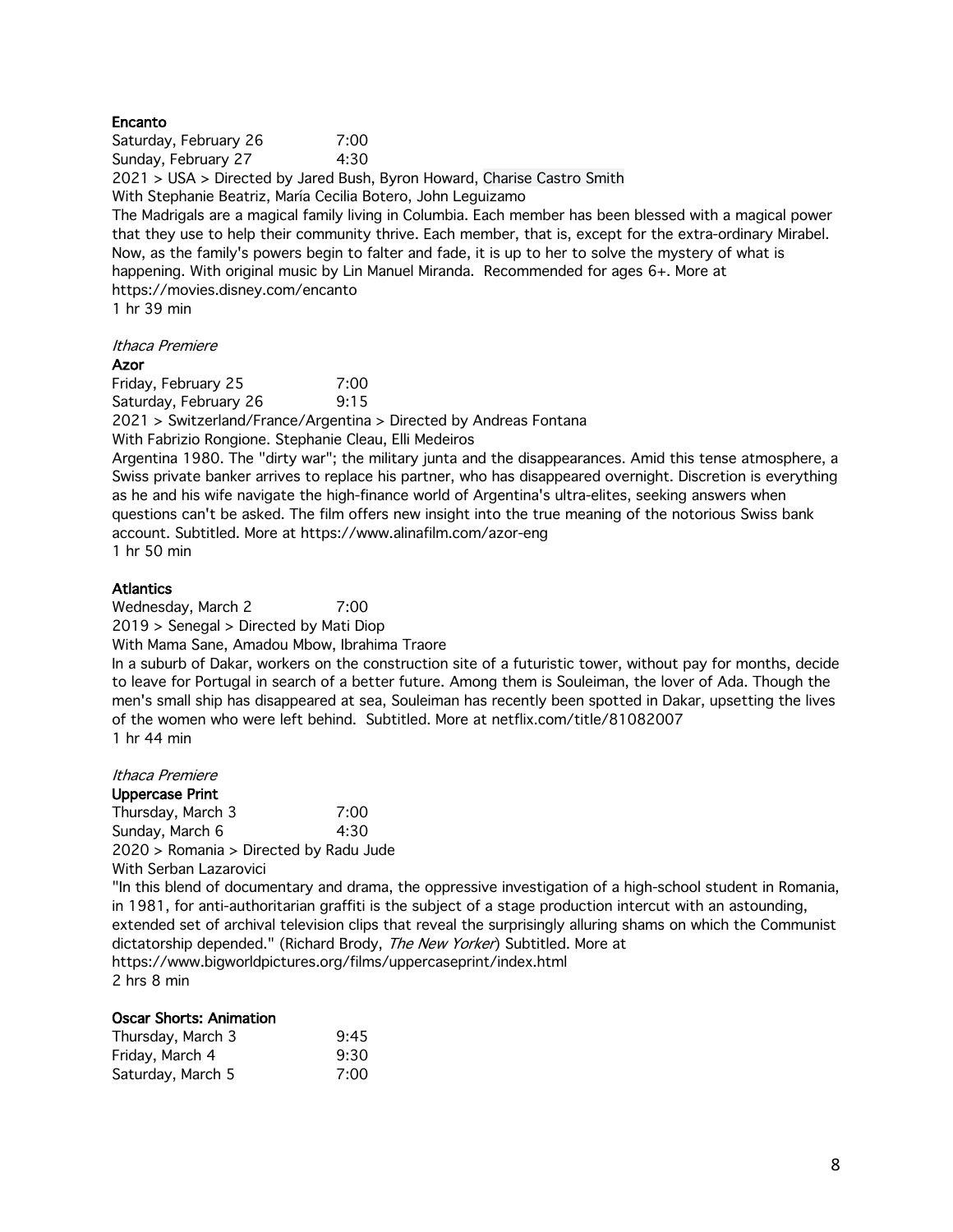For the 17th consecutive year, Shorts HD and Magnolia Pictures present the Oscar-Nominated Short Films. With all three categories offered – Animated, Live Action and Documentary – this is your annual chance to predict the winners (and have the edge in your Oscar pool)! A perennial hit with audiences around the country and the world, don't miss this year's selection of shorts. The Academy Awards take place Sunday, March 27th. The list of nominees will be available online shortly after they're announced on February 8th.

# Nights of Cabiria

Friday, March 4 7:00 Saturday, March 5 4:30 1957 > Italy > Directed by Federico Fellini With Giulietta Masina, Francois Perier, Franca Marzi A brilliant digital restoration (featuring brand new subtitles) of one of Fellini's early classics, this Academy Award winning portrait of the underside of Roman decadence features the "spectacularly expressive" Giulietta Masina playing a prostitute who hopes in vain for a better life. Subtitled. More at rialtopictures.com 1 hr 59 min

# Oscar Shorts: Live Action

Saturday, March 5 9:00 Sunday, March 6 7:15

For the 17th consecutive year, Shorts HD and Magnolia Pictures present the Oscar-Nominated Short Films. With all three categories offered – Animated, Live Action and Documentary – this is your annual chance to predict the winners (and have the edge in your Oscar pool)! A perennial hit with audiences around the country and the world, don't miss this year's selection of shorts. The Academy Awards take place Sunday, March 27th. The list of nominees will be available online shortly after they're announced on February 8th.

### Ithaca Premiere

(X)-trACTION w/filmmakers Cathy Lee Crane & Jason Livingston '94 in person Monday, March 7 7:30

USA > Directed by Laurie McKenna/Erin Wilkerson/Cathy Lee Crane/Jason Livingston

(X)-trACTION is a collaborative of four+ media artists who have come together to share their latest work and maybe even destroy the term extraction. Examining not only the technical and common use of the term "extraction" but taking a look at their position as artists grappling with making art in ways that: extract images, ideas, and stories from their subjects both human and geographical. A meta mash-up concerned for the climate, workers, history and the future - the beauty and the failures. Film descriptions online.

1 hr

# Ithaca Premiere

#### Sudanese Film Group Shorts – on demand

#### Monday, March 7 - Thursday, March 17

Sudan & others > Directed by Suliman Elnour/Eltayeb Mahdi/Ibrahim Shaddad

During the 1970s and 1980s, as myriad religious and political factions waged an endless civil war in Sudan, a group of filmmakers banded together to make a series of compelling short films. This program of eight shorts shines a light on a forgotten chapter of film history. Film descriptions online. Subtitled. More at https://www.arsenal-berlin.de/en/edition/dvds/sudanese-film-group.html 2 hrs 54 min

#### Ithaca Premiere

Costa da Morte w/intro by Patty Keller (Comp Lit/Romance Studies) Tuesday, March 8 5:15 2013 > Spain > Directed by Lois Patino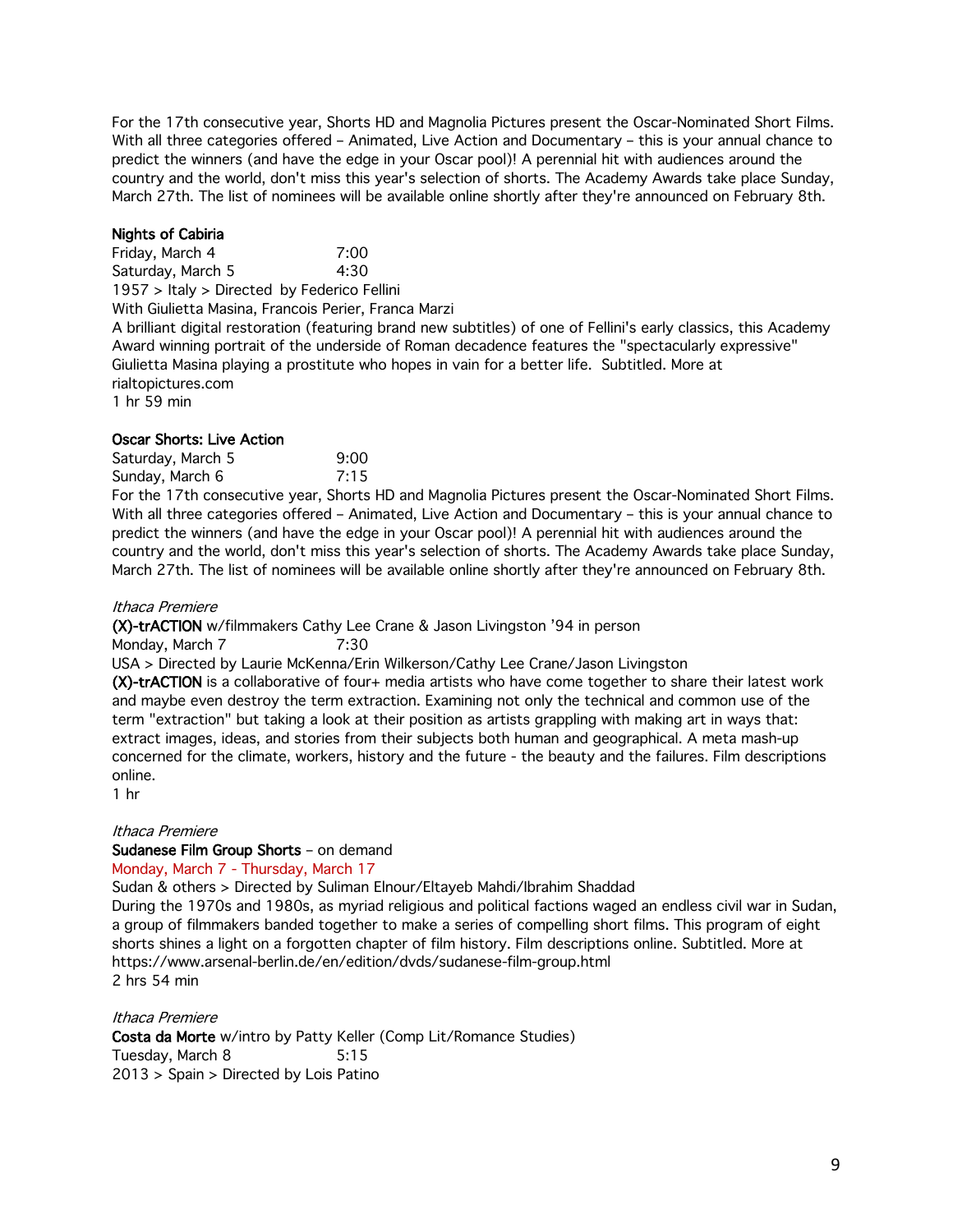Costa da Morte is a region in the northwest of Galicia (Spain), with its dramatic name, meaning the coast of death, the result of numerous shipwrecks against the rocks amid storms and heavy mist. Patino explores the area by observing the people who inhabit it - fishermen, loggers and craftspeople - who maintain both an intimate relationship and an antagonistic battle with the vastness of the territory. Subtitled. More at https://www.zeitunfilms.com/?portfolio-item=costa-da-morte 1 hr 21 min

# Ithaca Premiere

Test Pattern w/Zoom Q & A with filmmaker Shatara Michelle Ford

Wednesday, March 9 7:00

2021 > USA > Directed by Shatara Michelle Ford

With Brittany S. Hall, Will Brill, Gail Bean, Drew Fuller

Ford's acclaimed debut feature follows an interracial couple whose relationship is put to the test after the woman, who is Black, is sexually assaulted. In the aftermath, her white boyfriend drives her from hospital to hospital in search of a rape kit, the tension between them palpable. Their story reveals the systemic injustices and social conditioning women face when navigating sex and consent within the American patriarchy. More at https://www.kinolorber.com/film/test-pattern 1 hr 22 min

### Little Girl

Thursday, March 10 7:15

2020 > France > Directed by Sebastien Lifshitz

A moving portrait of 7-year-old Sasha, a transgender girl who became aware of her gender dysphoria in very early childhood. Sasha's family has recently accepted her gender identity, embracing their daughter for who she truly is while working to confront outdated norms and find affirmation in a small community of rural France. Realized with delicacy and intimacy, Sebastien Lifshitz's documentary poetically explores the emotional challenges, everyday feats, and small moments in Sasha's life. Subtitled. More at https://www.musicboxfilms.com/film/little-girl/ 1 hr 20 min

#### Funeral Parade of Roses

Thursday, March 10 9:15 w/intro by Andrew Campana (Asian Studies) Friday, March 11 7:00

1969 > Japan > Directed by Toshio Matsumoto

With Pîtâ, Osamu Ogasawara, Yoshimi Jô

A feverish collision of avant-garde aesthetics, queer liberation, and grindhouse shocks (not to mention a direct influence on Stanley Kubrick's A Clockwork Orange), Toshio Matsumoto's shattering, kaleidoscopic masterpiece is one of the most subversive and intoxicating films of the late 1960s. Trans actor Pîtâ gives an astonishing Edie Sedgwick/Warhol superstar-like performance as hot young thing Eddie, hostess at Bar Genet, who ignites a violent love-triangle between herself, reigning drag queen Leda, and club owner Gonda. Shown in a recent digital restoration. Subtitled. More at arbelosfilms.com/films/funeral-parade-ofroses

1 hr 45 min

# House of Gucci

Friday, March 11 9:15 Saturday, March 12 9:15 2021 > USA > Directed by Ridley Scott

With Lady Gaga, Adam Driver, Al Pacino, Jeremy Irons, Jared Leto

Patrizia Reggiani (Lady Gaga) marries into the Gucci fortune and "triggers a reckless spiral of betrayal, decadence, revenge, and ultimately...murder." (*United Artists*) This gaudy, over the top soap opera of couture camp from Ridley Scott is blessed with a performance by Lady Gaga (winner of Best Actress from the NY Film Critics Circle) that has critics falling all over themselves - "a supernova blazing at the center of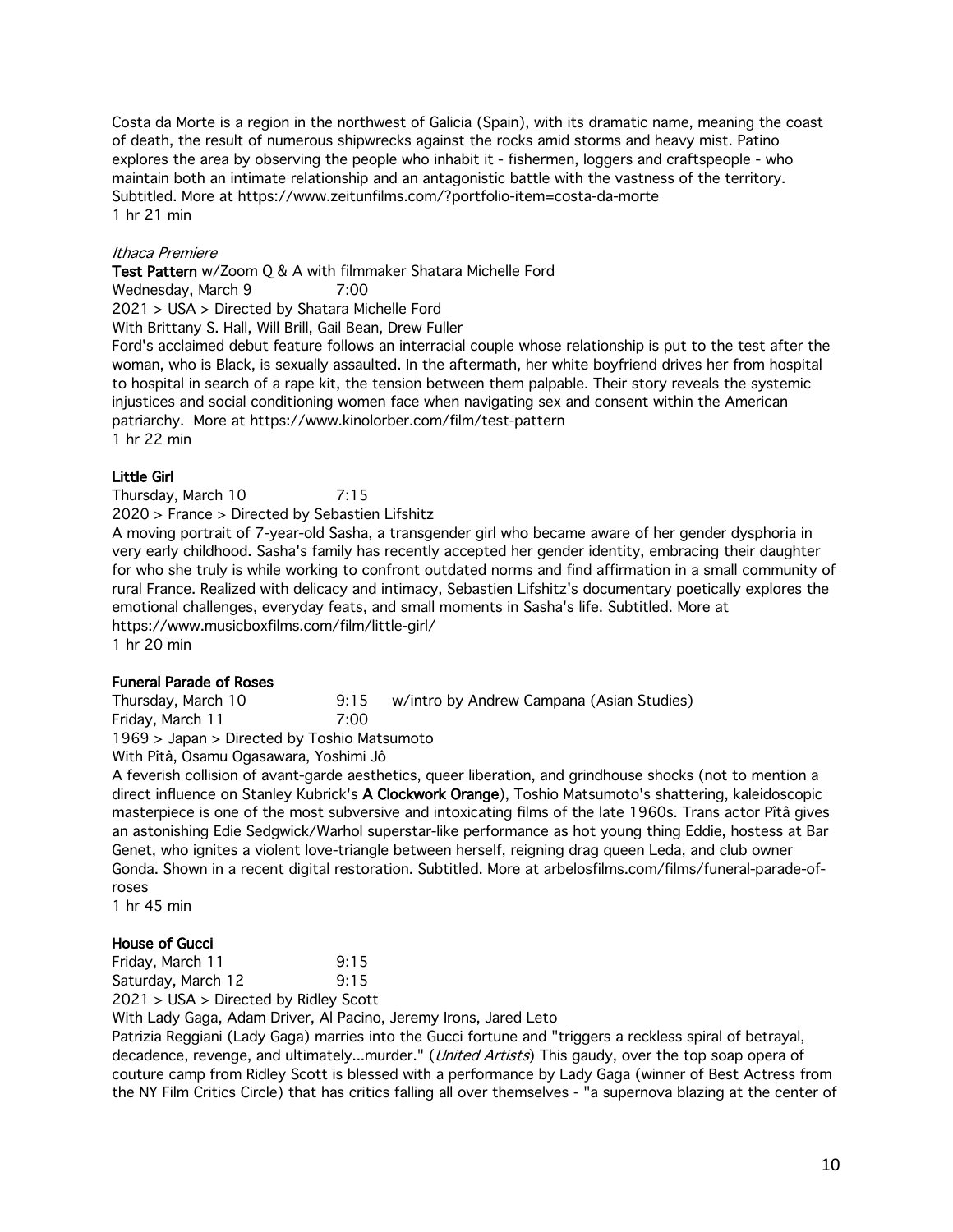all of it that burns everything superfluous away. ... Long live the house that Gaga built." (Rolling Stone) More at https://www.unitedartistsreleasing.com/house-of-gucci/home/ 2 hrs 38 min

# The Big Clock

1 hr 35 min

Saturday, March 12 7:00 1948 > USA > Directed by John Farrow With Ray Milland, Charles Laughton Based on the Kenneth Fearing novel, this ingeniously witty mystery thriller is one of the darkest and smartest among its noir compatriots. The editor of a hard-boiled crime magazine tries to avoid being framed by his evil publisher in a hallucinatory underworld of drugs, bars, pulp fiction and lovely ladies.

# Oscar Shorts: Documentary

Sunday, March 13 Part 1 4:00 (Pt 2 – start time TBA after nominees are announced) For the 17th consecutive year, Shorts HD and Magnolia Pictures present the Oscar-Nominated Short Films. With all three categories offered – Animated, Live Action and Documentary – this is your annual chance to predict the winners (and have the edge in your Oscar pool)! A perennial hit with audiences around the country and the world, don't miss this year's selection of shorts. The Academy Awards take place Sunday, March 27th. The list of nominees will be available online shortly after they're announced on February 8th.

# Ithaca Premiere

# Casa de Lava (Down to Earth)

Tuesday, March 15 5:15

1994 > Portugal > Directed by Pedro Costa

With Inês de Medeiros, Isaach de Bankole

Acclaimed Portuguese filmmaker Pedro Costa reflects on his country's colonial legacy with this story of a nurse in Lisbon who accompanies a man to his home on the volcanic islands of Cape Verde after an accident leaves him in a coma. Once there, the man is not recognized by the locals, leaving the nurse trapped with and eventually entranced by a mysterious community. Subtitled. More at https://grasshopperfilm.com/film/casa-de-lava/

1 hr 45 min

# Ithaca Premiere

# Faya Dayi

Wednesday, March 16 7:00 w/pre-recorded Q & A with filmmaker Jessica Beshir 2021 > Ethiopia > Directed by Jessica Beshir

Ethiopian legend has it that khat, a stimulant leaf, was found by Sufi Imams in search of eternity. Inspired by this myth, Faya Dayi is a spiritual journey into the highlands of Harar immersed in the rituals of khat, a leaf that Sufi Muslims chewed for religious meditations – and Ethiopia's most lucrative cash crop today. Through the prism of the khat trade, Faya Dayi weaves a tapestry of intimate stories of people caught between violent government repression, khat-induced fantasies and treacherous journeys beyond their borders, and offers a window into the dreams of the youth who long for a better life. One of 15 films shortlisted for Best Documentary Feature Oscar. Subtitled. More at janusfilms.com/films/2035 2 hrs

# Ithaca Premiere

Great Freedom Thursday, March 17 7:00 Sunday, March 20 4:30 2021 > Austria/Germany > Directed by Sebastian Meise With Franz Rogowski, Georg Friedrich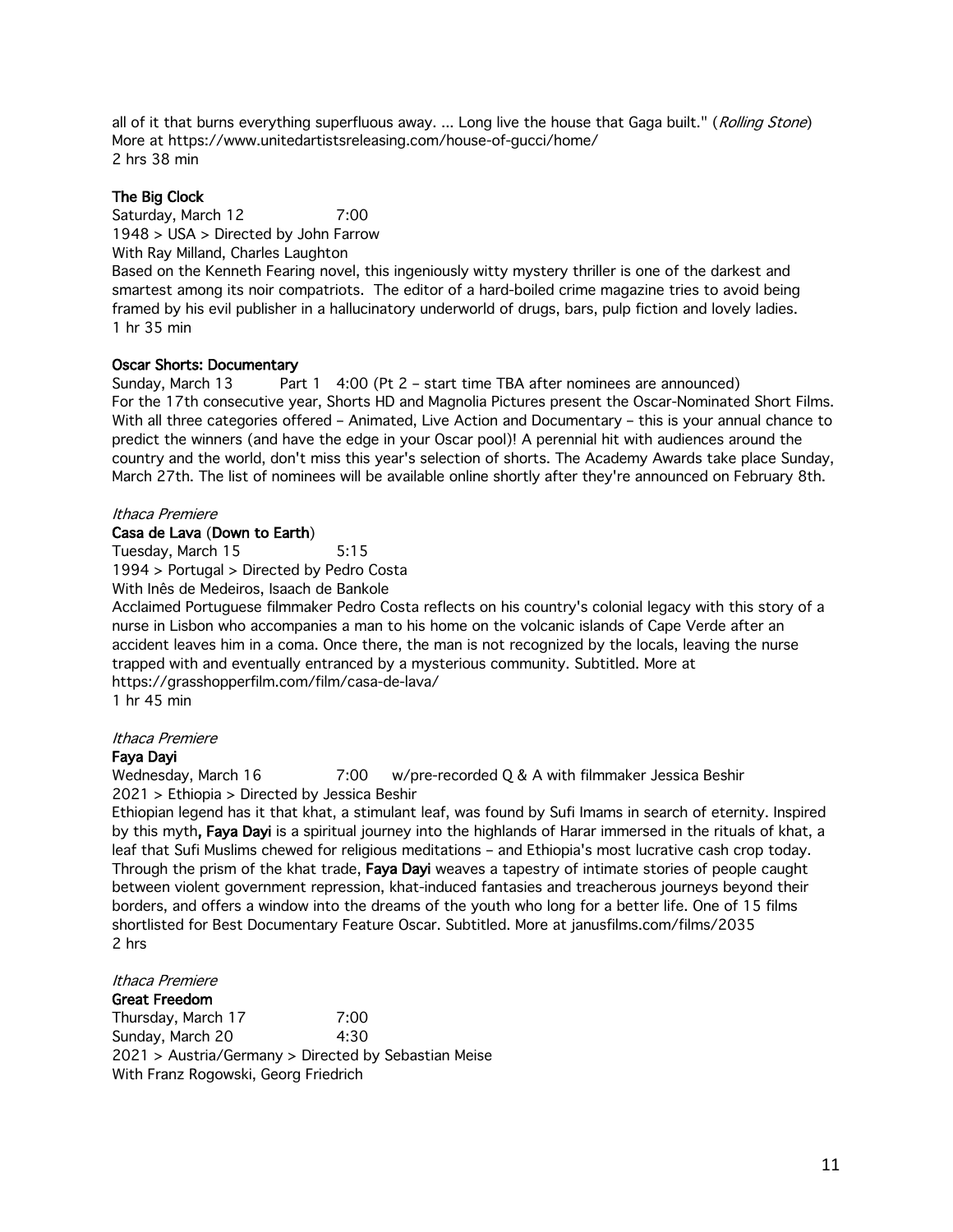"In post-war Germany, liberation by the Allies does not mean freedom for everyone. Hans is imprisoned again and again under Paragraph 175, a law criminalizing homosexuality. Over the course of decades, he develops an unlikely yet tender bond with his cellmate Viktor, a convicted murderer." (mubi.com) "This quiet, thoughtful romantic drama gently, surely broke my heart." (Film Stage) Winner of the Jury Award, Un Certain Regard, Cannes. Austria's entry for the Best International Feature Oscar, the film is one of 15 films shortlisted for the award. Subtitled. More at https://www.the-matchfactory.com/catalogue/films/great-freedom.html

1 hr 56 min

#### Paprika

Thursday, March 17 9:30 Saturday, March 19 8:45 2007 > Japan > Directed by Satoshi Kon

With Megumi Hayashibara, Tôru Furuya, Kôichi Yamadera, Satomi Koorogi

In this masterly example of Japanese anime that looks at the connection between movies and dreams, our heroine is a genius scientist by day, and an eighteen-year-old dream warrior named Paprika by night. Only Paprika, who has the ability to enter people's dreams, can save the world from an evil genius threatening to invade and destroy the world's dream life. Subtitled. More at https://www.sonyclassics.com/paprika/ 1 hr 30 min

Underworld w/live music by the Anvil Orchestra

Friday, March 18 7:00

Special pricing: \$12 general/\$10 students (\$2 off for All-Access Pass holders)

1927 > USA > Directed by Josef von Sternberg

With Evelyn Brent, George Bancroft, Clive Brook

One of the first and greatest of the American gangster films, Underworld has all the elements of the genre: gritty mis-en-scene in the Chicago underworld, explosive violence, and a love triangle that's also a contest between law and lawlessness. Mixing his usual dense visual compositions with quick-cut action sequences and dazzling montage, Sternberg takes the elements of former reporter Ben Hecht's original screenplay and turns them into a drama that's larger than life. The film will be accompanied by an original score performed by the Anvil Orchestra, Roger C. Miller (keyboards) and Terry Donahue (accordion, saw & more) of the widely popular Alloy Orchestra, that performed regularly at Cornell Cinema over the course of 20 years (1999 – 2019). Cosponsored with the Cornell Council on the Arts and the Wharton Studio Museum. More at https://theanvilorchestra.com/

1 hr 20 min

### Nightmare Alley

Friday, March 18 9:30 Sunday, March 20 7:00 2021 > USA > Directed by Guillermo del Torro

With Bradley Cooper, Cate Blanchette, Willem Dafoe, Rooney Mara

When charismatic but down-on-his-luck Stanton Carlisle endears himself to clairvoyant Zeena and her hasbeen mentalist husband Pete at a traveling carnival, he crafts a golden ticket to success, using this newly acquired knowledge to grift the wealthy elite of 1940s New York society. With the virtuous Molly loyally by his side, Stanton plots to con a dangerous tycoon with the aid of a mysterious psychiatrist who might be his most formidable opponent yet. More at searchlightpictures.com/nightmarealley 2 hrs 30 min

# Detour

Saturday, March 19 7:00 1945 > USA > Directed by Edward G. Ulmer With Tom Neal, Ann Savage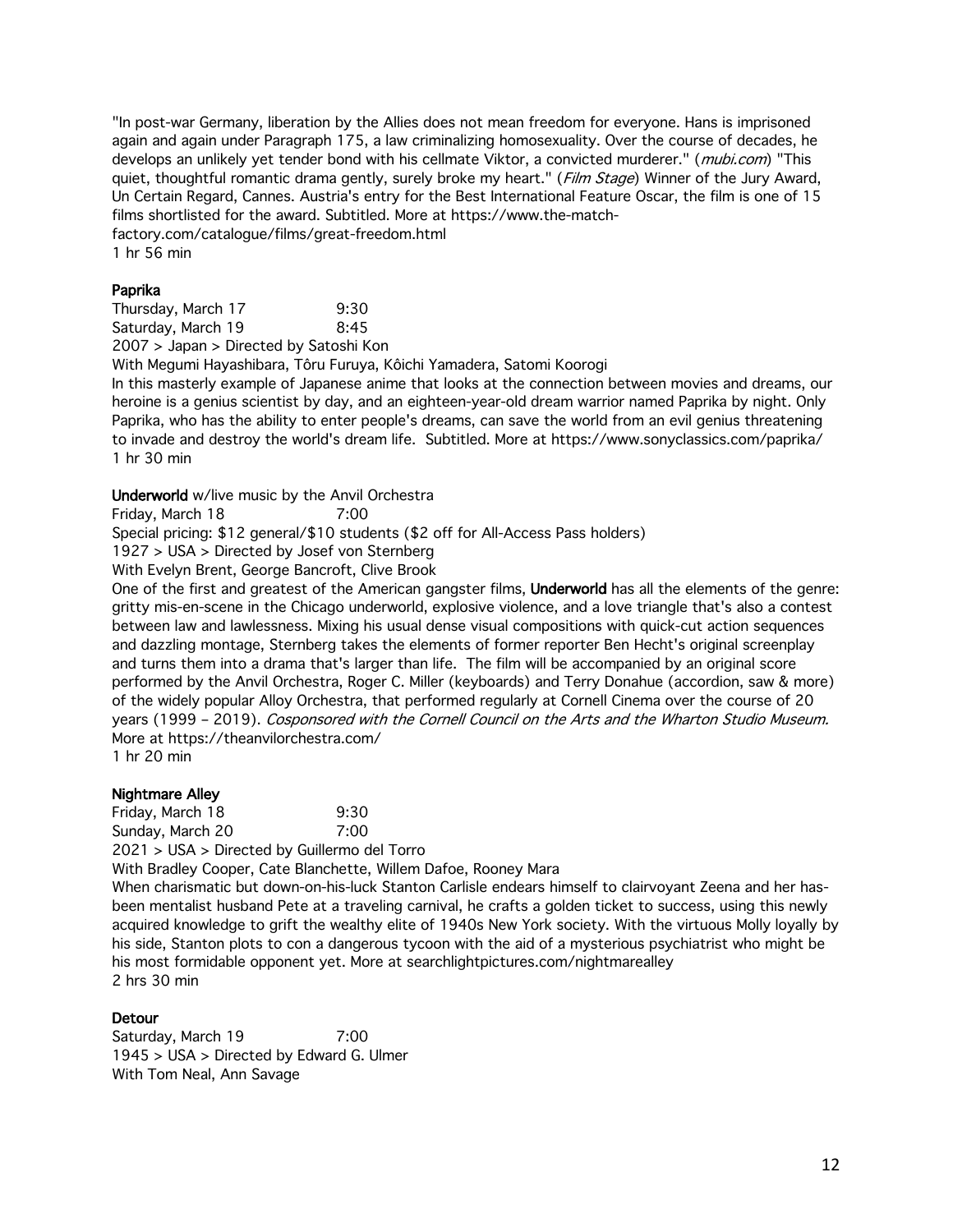The nasty, manipulative Vera aligns herself with the crooked path of Al, a luckless fool who's fled his piano gig at the Break-of-Dawn Bar in NYC to follow his fickle ex, Sue, an aspiring starlet caught up in the glitter of Tinseltown. What follows? Cons, corpses and drunken narrative curveballs, what else? Edward G. Ulmer directed this Poverty Row masterpiece in a mere 6 days. Released to an unresponsive audience, and later acclaimed by the French New Wavers, Detour distinguishes itself in the crowded film noir period as a story told with unusually cruel economy. Long available only in substandard public domain prints, Detour haunts anew in its first major restoration. More at https://www.janusfilms.com/films/1906 1 hr 7 min

# Nostalghia w/intro by Patty Keller (Comp Lit/Romance Studies)

Tuesday, March 22 7:00

1983 > USSR/Italy > Directed by Andrei Tarkovsky

With Erland Josephson, Oleg Yankovsky

Narrative virtually dissolves in this portrait of a Russian poet visiting Northern Italy to research an eighteenth-century composer's life. While there the poet experiences nostalgia for his homeland in a series of dreams that are breathtaking to behold. "A glorious visual experience!" (J. Hoberman, Village Voice) Subtitled. More at https://www.kinolorber.com/film/nostalghia 2 hrs

### Ithaca Premiere

Rocks, Stars, and Other Feelings w/filmmaker Jessica Bardsley (PMA) in person Wednesday, March 23 5:00 FREE USA > Directed by Jessica Bardsley Artist-scholar Jessica Bardsley just joined the Department of Performing & Media Arts, and this program traces her poetic pathways of thought and practice through five of her films made between 2007 – 2021. Film descriptions online. More at https://www.jessicabardsley.com/ 1 hr 7 min

# 35 Shots of Rum – not confirmed at press time

Wednesday, March 23 7:00

2009 > France/Germany > Directed by Claire Denis

With Alex Descas, Mati Diop, Nicole Dogue, Grégoire Colin

Claire Denis, one of France's most gifted filmmakers, offers one of her finest films with 35 Shots of Rum, based loosely on her mother's relationship with her grandfather. Starring the wonderful Alex Descas as a long-widowed African immigrant who works as a train conductor, and Mati Diop as his daughter, a college student, the two live in a suburb of Paris where their easy relationship is on the brink of change, as Diop's character is wooed by a handsome neighbor.

1 hr 40 min

The City Without Jews w/live original music composed & performed by klezmer violinist Alicia Svigals and silent film pianist Donald Sosin

Thursday, March 24 7:00

Special pricing: \$12 general/\$10 students (\$2 off for All-Access Pass holders)

1924 > Austria > Directed by H.K. Breslauer

With Eugen Neufeld, Hans Moser, Anny Miletty, Johannes Riemann

Set in the fictional Austrian city of Utopia, this recently rediscovered and restored silent satire, based on the controversial and best-selling novel by Hugo Bettauer, follows the consequences of an anti-Semitic law passed by the National Assembly that forces all the Jews to leave the country. At first, the decision is met with celebration, yet when the citizens of Utopia eventually come to terms with the loss of the Jewish population - and the resulting economic and cultural decline - the National Assembly must decide whether or not to invite the Jews back. Though darkly comedic in tone, and stylistically influenced by German Expressionism, the film nonetheless contains ominous and eerily realistic sequences. Cosponsored by the Sunrise Foundation for Education and the Arts, the Cornell Council for the Arts, the Jewish Studies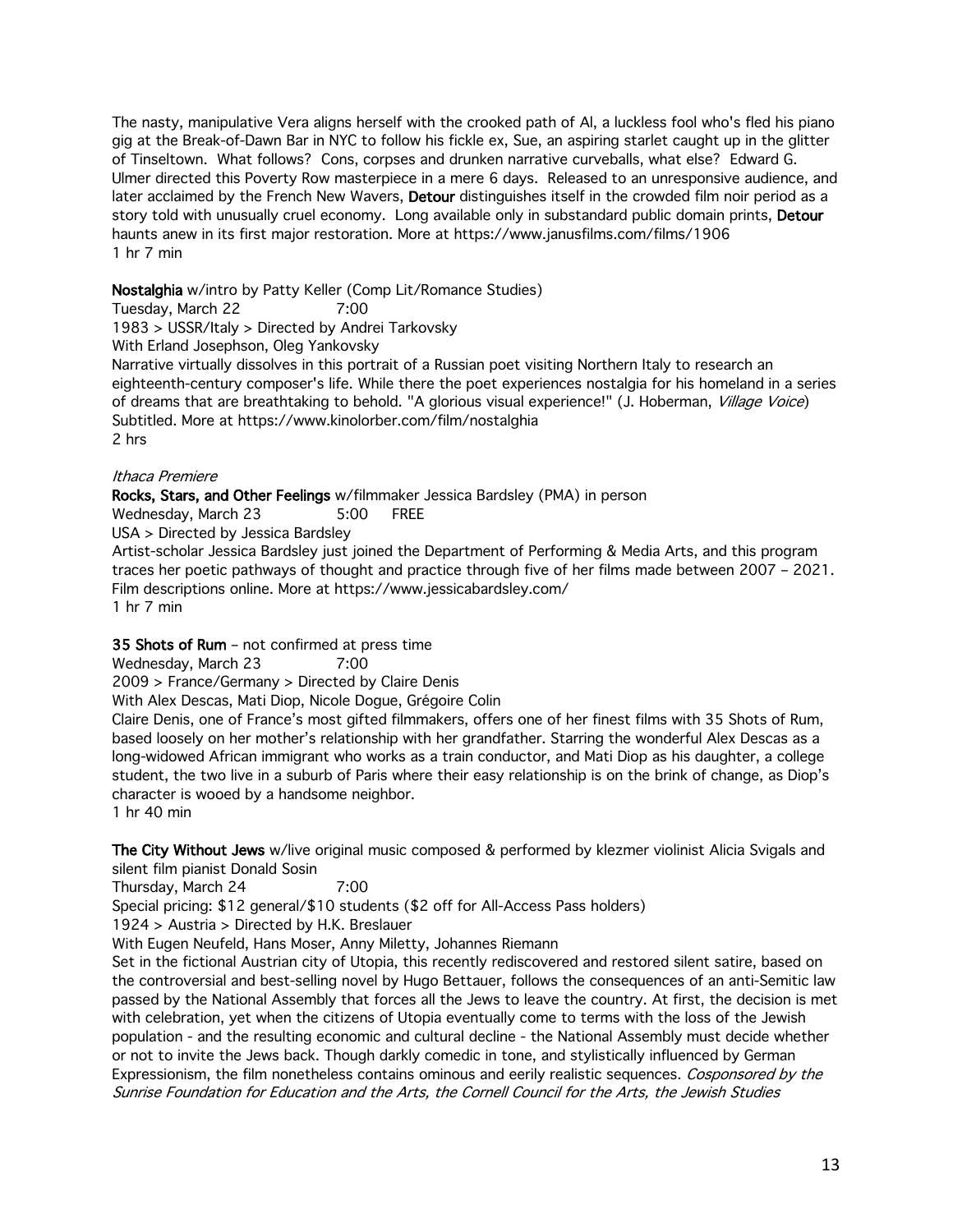Program and the Wharton Studio Museum. More at https://www.flickeralley.com/screenings/the-citywithout-jews/ 1 hr 31 min

# Spirited Away

Thursday, March 24 9:30 w/intro by Andrew Campana (Asian Studies) Saturday, March 26 9:20 Sunday, March 27 4:30 English-dubbed version 2002 > Japan > Directed by Hayao Miyazaki An animated tale of a young girl named Chihiro whose fantastic adventures are reminiscent of those in Alice in Wonderland. Winner of Best Animated Feature Oscar in 2002. The original Japanese language will be shown on March 24 & 26, and the English dubbed version on March 27. Subtitled. More at https://gkids.com/films/spirited-away 2 hrs 5 min

Ithaca Premiere

Chess of the Wind

Friday, March 25 7:00 Sunday, March 27 7:15

1976 > Iran > Directed by Mohammad Reza Aslani

With Fakhri Khorvash, Mohamad Ali Keshavarz, Akbar Zanjanpour

A hypnotically stylized murder mystery awash in shivery period atmosphere, Chess of the Wind unfolds in an ornate, candlelit mansion where a web of greed, violence, and betrayal ensnares the heirs to a family fortune as they vie for control of their recently-deceased matriarch's estate. Recently rediscovered and restored, this jewel of Iranian cinema reemerges to take its place as one of the most singular and astonishing works of the country's pre-revolution New Wave. Cosponsored with the Dept of Near Eastern Studies. Subtitled. More at https://www.janusfilms.com/films/2017 1 hr 33 min

# The Tragedy of Macbeth

Friday, March 25 9:15 Saturday, March 26 7:00 2021 > USA > Directed by Joel Coen

With Denzel Washington, Frances McDormand, Kathryn Hunter

Joel Coen goes solo and delivers a noirish and fantastical version of Shakespeare's dark tragedy starring his wife Frances McDormand as a superb Lady Macbeth, and Denzel Washington as an intense, magnetic Thane. "Furious and fleet, emotional and elemental, Joel Coen's stripped-down take on the Scottish play instantly secures its place among the most audacious modern screen adaptations of Shakespeare." (The Hollywood Reporter) More at https://a24films.com/films/the-tragedy-of-macbeth 1 hr 45 min

# Homo Sapiens w/intro by Patty Keller (Comp Lit/Romance Studies)

Tuesday, March 29 5:15 2016 > Austria/Germany/Switzerland > Directed by Nikolaus Geyrhalter A wordless assemblage of beautifully devastating fixed shots, "Nikolaus Geyrhalter's [Our Daily Bread] fantastical **Homo Sapiens** depicts a disquieting scenario whereby the world made by people is slowly won back by nature: it is science fiction and documentary in equal measure, equal parts contemporary and post-apocalyptic." (Berlinale Forum) More at homosapiens-film.at/english 1 hr 34 min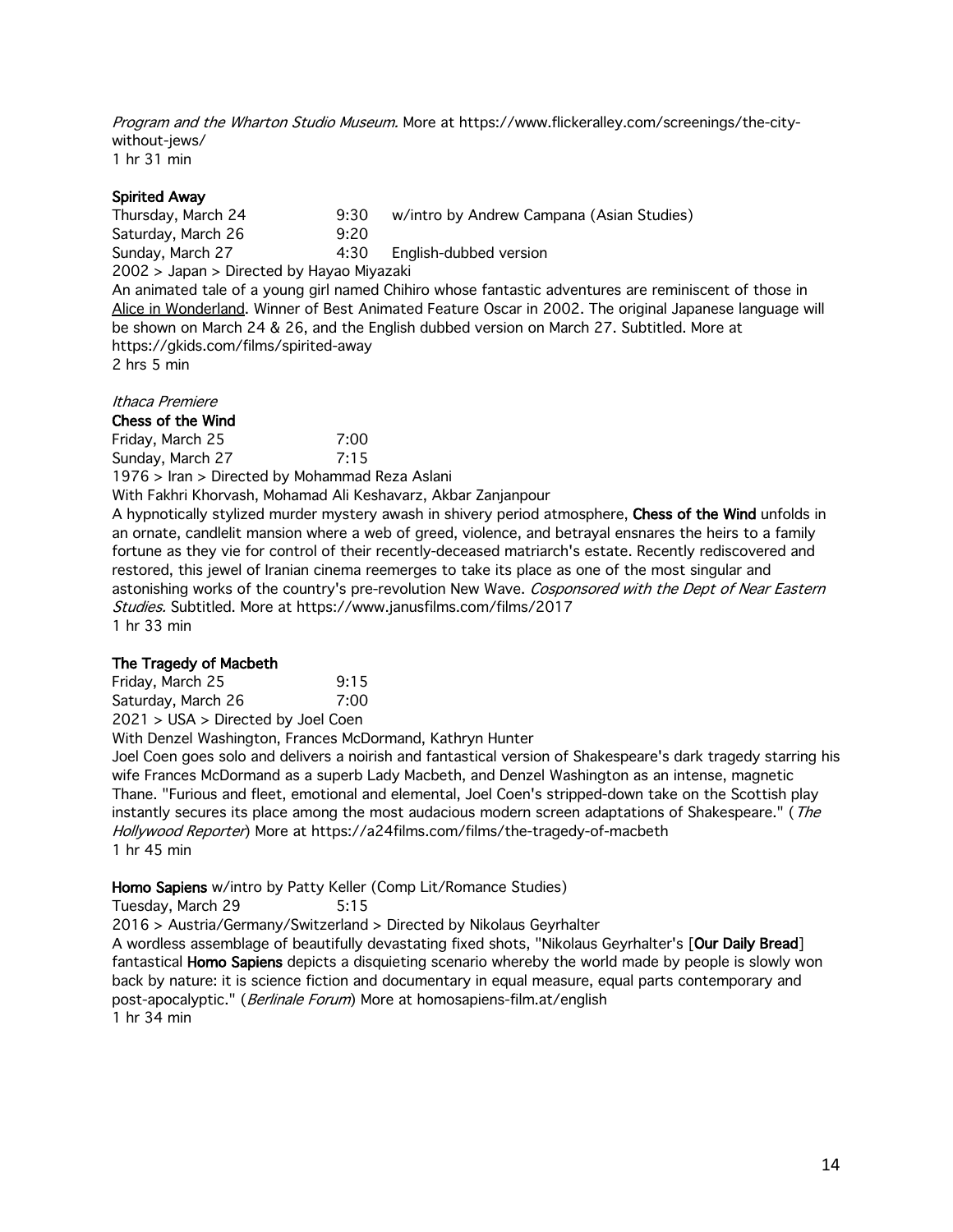#### Ithaca Premiere

#### Your Eyes Are Spectral Machines - a live projection performance

Wednesday, March 30 7:00

2015/18 > Spain > Directed by Luis Macias

Three projection performances - involving 16mm, 35mm and slide projectors - by artist Luis Macias, who is a co-founder of Crater Lab - an independent film development laboratory in Barcelona. Macias is an image recycler who specializes in experimental cinema. His artistic concerns focus on the physical work on film, film recycling, and re-invention of new relationships between moving images. His visit is cosponsored with the Cornell Council for the Arts. More at http://luismacias.es/ 1 hr

### The Criminal Life of Archibaldo de la Cruz

Thursday, March 31 7:00 Friday, April 1 9:35

1955 > Mexico > Directed by Luis Bunuel

With Ernesto Alonso, Miroslava, Rita Macedo

Bunuel's oddly charming black comedy about the impossibilities of fulfilling one's desires. Archibaldo de la Cruz is an affluent bachelor and suave ceramist who has a strange and powerful obsession stemming from his childhood during the Mexican Revolution, and it drives him to create the perfect crime. Subtitled. More at https://mubi.com/films/the-criminal-life-of-archibaldo-de-la-cruz 1 hr 31 min

Ithaca Premiere

#### **Neighbours**

Thursday, March 31 9:00 Friday, April 1 7:00

2021 > Switzerland/France > Directed by Mano Khalil

With Serhed Khalil, Jay Abdo, Sherzad Abdullah

In the early '80s, in a Syrian village bordering Turkey, young Sero attends school for the first time. A new teacher has arrived with the goal of making strapping Pan-Arabic comrades out of the Kurdish children. He forbids the Kurdish language, orders the veneration of Assad and preaches hate of the Zionist enemy - the Jews. The lessons upset and confuse Sero because his long-time neighbors are a friendly Jewish family. With a fine sense of humor and satire, the film depicts a childhood which manages to find light moments between dictatorship and dark drama. Subtitled. More at https://www.menemshafilms.com/neighbours 2 hrs 4 min

Cornell Cinema will not be showing films during Cornell's Spring Break, April 2 – 10

#### Les Misérables

Wednesday, April 13 7:00 2019 > France > Directed by Ladj Ly With Damien Bonnard, Alexis Manenti, Djebril Zonga Inspired by the 2005 riots in Paris Les Misérables follows Stephane, a recent transplant to the impoverished suburb of Montfermeil, as he joins the local anti-crime squad. Working alongside his unscrupulous colleagues, Stephane struggles to maintain order amidst the mounting tensions between local gangs. Subtitled. More at lesmiserables.movie/home 1 hr 44 min

Ithaca Premiere Roger Beebe's Films for 1-8 Projectors Thursday, April 14 7:00 USA > Directed by Roger Beebe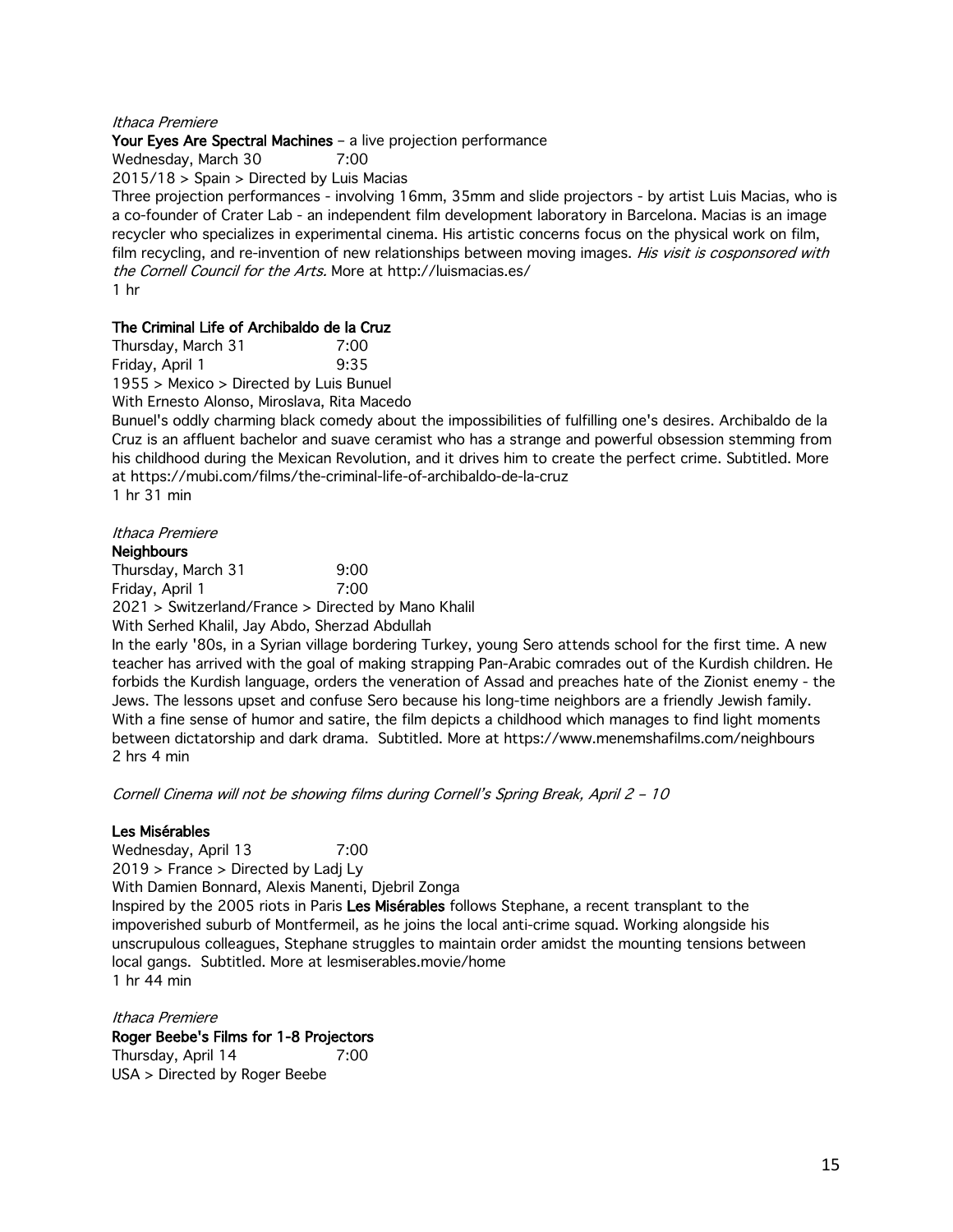Roger Beebe is a filmmaker whose work since 2006 consists primarily of multiple-projector performances and essayistic videos that explore the world of found images and the "found" landscapes of late capitalism. "Beebe's films are both erudite and punk, lo-fi yet high-brow shorts that wrestle with a disfigured, contemporary American landscape." (Wyatt Williams, Creative Loafing, Atlanta) For film descriptions, visit cinema.cornell.edu.

1 hr 15 min

### Working Girls

Thursday, April 14 9:45 Sunday, April 17 8:45 1987 > USA > Directed by Lizzie Borden With Louise Smith, Ellen McElduff

Working Girls reveals the textures of a day in the life of Molly, a photographer working part-time in a Manhattan brothel, as she juggles a steady stream of clients, balances relationships with her coworkers with the demands of an ambitious madam, and above all fights to maintain her sense of self in a business in which the line between the personal and the professional is all too easily blurred. In viewing prostitution through the lens of labor, Borden boldly desensationalizes the subject, offering an empathetic, humanizing, often humorous depiction of women for whom this work is just another day at the office. Winner of a Special Jury Prize at the 1987 Sundance Film Festival. Shown in a recent restoration. More at https://www.janusfilms.com/films/2026 1 hr 30 min

### Licorice Pizza

| Friday, April 15   | 7:00                                          |
|--------------------|-----------------------------------------------|
| Friday, April 15   | 9:45                                          |
| Saturday, April 16 | 8:45                                          |
|                    | 2021 > USA > Directed by Paul Thomas Anderson |
|                    |                                               |

With Alana Haim, Cooper Hoffman

The story of Alana Kane and Gary Valentine growing up, running around and falling in love in the San Fernando Valley, 1973. Cooper Hoffman exudes unimaginable confidence and charm as Gary, the 15-yearold child actor, bootstrapping entrepreneur, and dogged suitor to 25-year-old Alana. Named Best Picture of 2021 by the National Board of Review. More at unitedartistsreleasing.com/licorice-pizza/screenings 2 hrs 13 min

Ithaca Premiere Pebbles Saturday, April 16 7:00 Sunday, April 17 7:00 2021 > India > Directed by P.S. Vinothraj With Chellapandi, Karuthadaiyaan, Philip Arulodss "India's nominee for Best International Feature Film at the Oscars is P. S. Vinothraj's first feature, set in a remote Tamil Nadu village, where a rage-filled man uses his young son as a pawn to force his estranged wife to return. Vinothraj films their journey in elaborately nuanced detail and dramatizes women's and children's sly and bold forms of resistance to patriarchal violence." (Richard Brody, The New Yorker) Nominated for an Independent Spirit Award for Best International Film. Subtitled. 1 hr 15 min

Ithaca Premiere Night of the Kings Wednesday, April 20 7:00 2020 > Ivory Coast/France/Senegal/Canada > Directed by Philippe Lacôte With Bakary Kone, Steve Tientcheu, Jean Cyrille Digbeu, Denis Lavant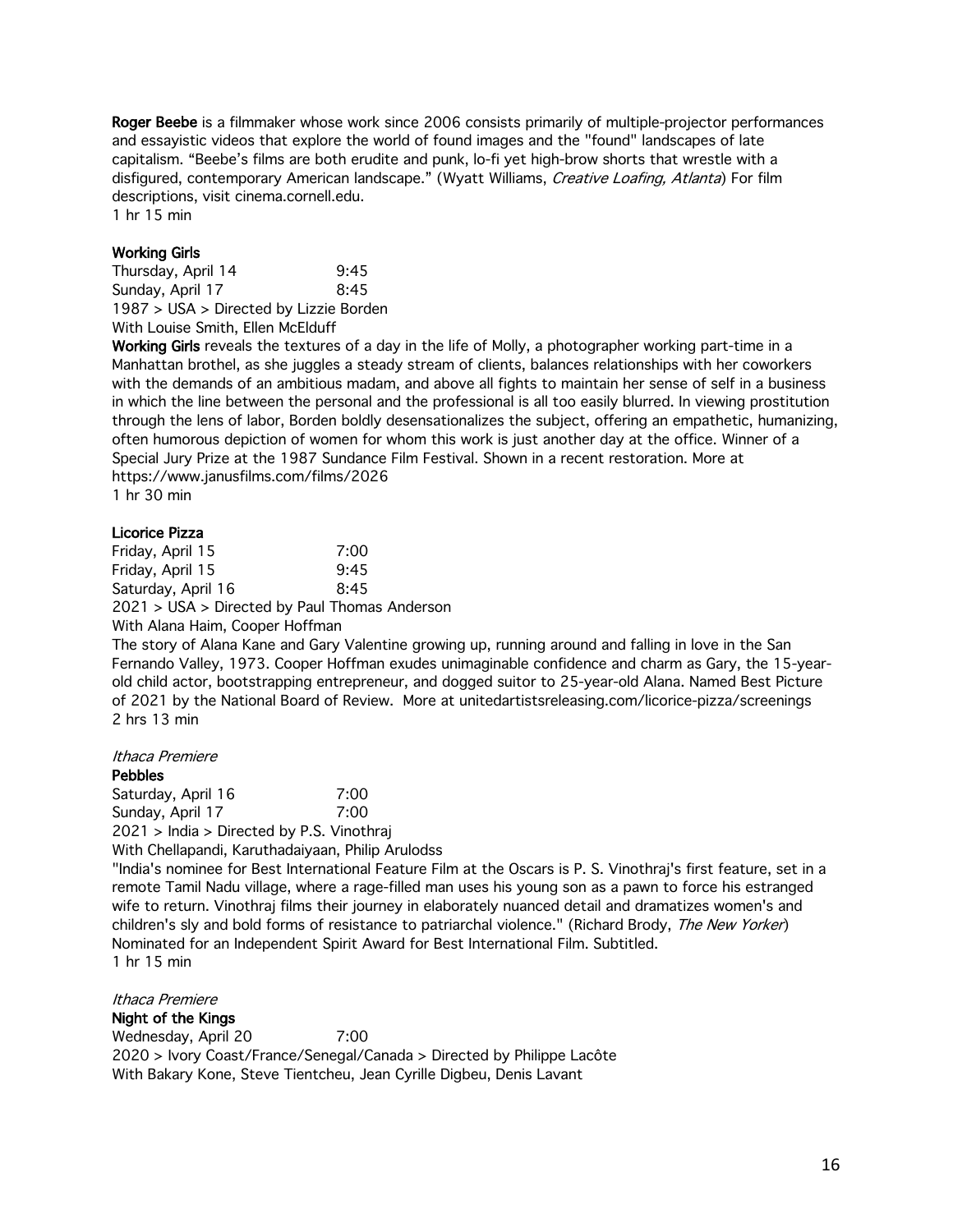A young man is sent to La MACA, a notorious prison in the middle of the Ivorian forest ruled by its inmates. With the red moon rising, he is designated by the Boss to tell a night-long story to the other prisoners or else lose his life. Seemingly possessed, he narrates the mystical life of legendary outlaw Zama King, putting mesmerized listeners into a trance that collapses fiction and reality, setting off a gang war across the cellblock. Subtitled. More at neonrated.com/films/night-of-the-kings 1 hr 33 min

# Flee

Thursday, April 21 7:00 Friday, April 22 7:00 2021 > Denmark > Directed by Jonas Poher Rasmussen

With Daniel Karimyar, Farhan Karimyar, Fardin Mijdzadeh

Amin arrived in Copenhagen as a teenage refugee from Afghanistan under the Taliban. Now, 20 years later, he relates his story to director Rasumussen as he struggles with secrets from his past on the brink of marrying his boyfriend, in a stunning animated documentary which won the Grand Jury Prize at Sundance. The film has been shortlisted for both Best International Feature and Best Documentary Feature Oscars. Subtitled. More at https://www.fleemovie.com 1 hr 30 min

# West Side Story

Thursday, April 21 9:00 Sunday, April 24 7:00 2021 > USA > Directed by Steven Spielberg

With Rachel Zegler, Ansel Elgort, Ariana DeBose, Rita Moreno

Spielberg, working with book writer Tony Kushner, has fashioned something new that takes the best of the musical (especially its stage version with book by Cornell alum Arthur Laurents '37) and finally gives authenticity to the Puerto Rican roles. "A relentlessly dazzling, swoonily beautiful reworking of the 1957 Manhattan-set musical." (The Telegraph) More at https://amblin.com/movie/west-side-story/ 2 hrs 36 min

# Spider-Man: No Way Home

| Friday, April 22                   | 9:00 |
|------------------------------------|------|
| Saturday, April 23                 | 9:30 |
| 2021 > USA > Directed by Jon Watts |      |

With Tom Holland, Zendaya, Benedict Cumberbatch, Jacob Batalon

After the events of Spider-Man: Far From Home, Peter Parker's secret identity has been revealed to the world. Without the barrier between his superhero and high school lives, pressure mounts on the young teenager, leaving him desperate enough to seek out a magical solution to his problems with the help of the Sorcerer Supreme, Doctor Strange. More at https://www.spidermannowayhome.movie/ 2 hrs 28 min

# The Big Sleep

Saturday, April 23 7:00 1946 > USA > Directed by Howard Hawks

With Humphrey Bogart, Lauren Bacall

Bogart plays private-eye Philip Marlowe in this witty, ever-intriguing film adaptation of Raymond Chandler's novel, also featuring former model Lauren Bacall on her sizzling way to stardom. Shown in a 35mm film print.

1 hr 54 min